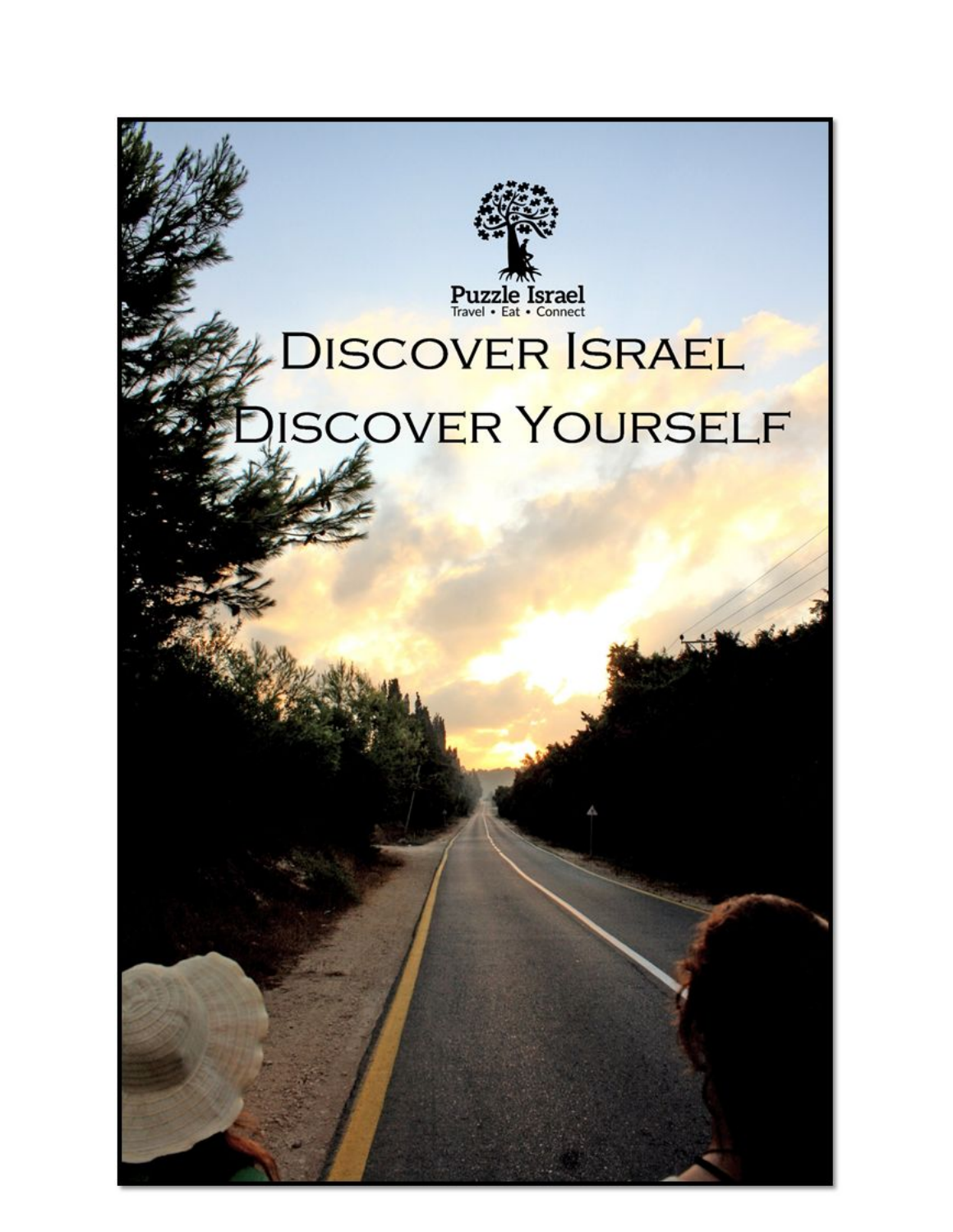# A bit about Puzzle Israel

Puzzle Israel (www.puzzleisrael.com) is an Israeli travel company that has been in operation since 2010.

We're a young and vibrant team driven by our love for Israel. Our playful lust for life and vast amount of experience result in unexpected and unique tours of Israel - and make us like no other tour operators around.

We're detail-oriented and take care of everything from comfy accommodations to delicious meals to airport pickups – and all the little details in between (we always accommodate all special requests).

We love fun. We want all travelers to experience the real Israel - to learn about both past and modern-day Israel (cultures, languages, and customs) but also immerse themselves in it (and  $laugh - a lot - along the way).$ 

We want the most enjoyable adventure for each traveler – we make it a point to get to know all of them and share in their joy. We keep in touch with many of our clients long after their tour! Each Traveler Gets to Choose His / Her Israel Puzzle Pieces.

We have a huge list of experiences anyone can choose from when piecing together his/her Israel puzzle - and we accommodate various activity levels all equally infused with fun and excitement.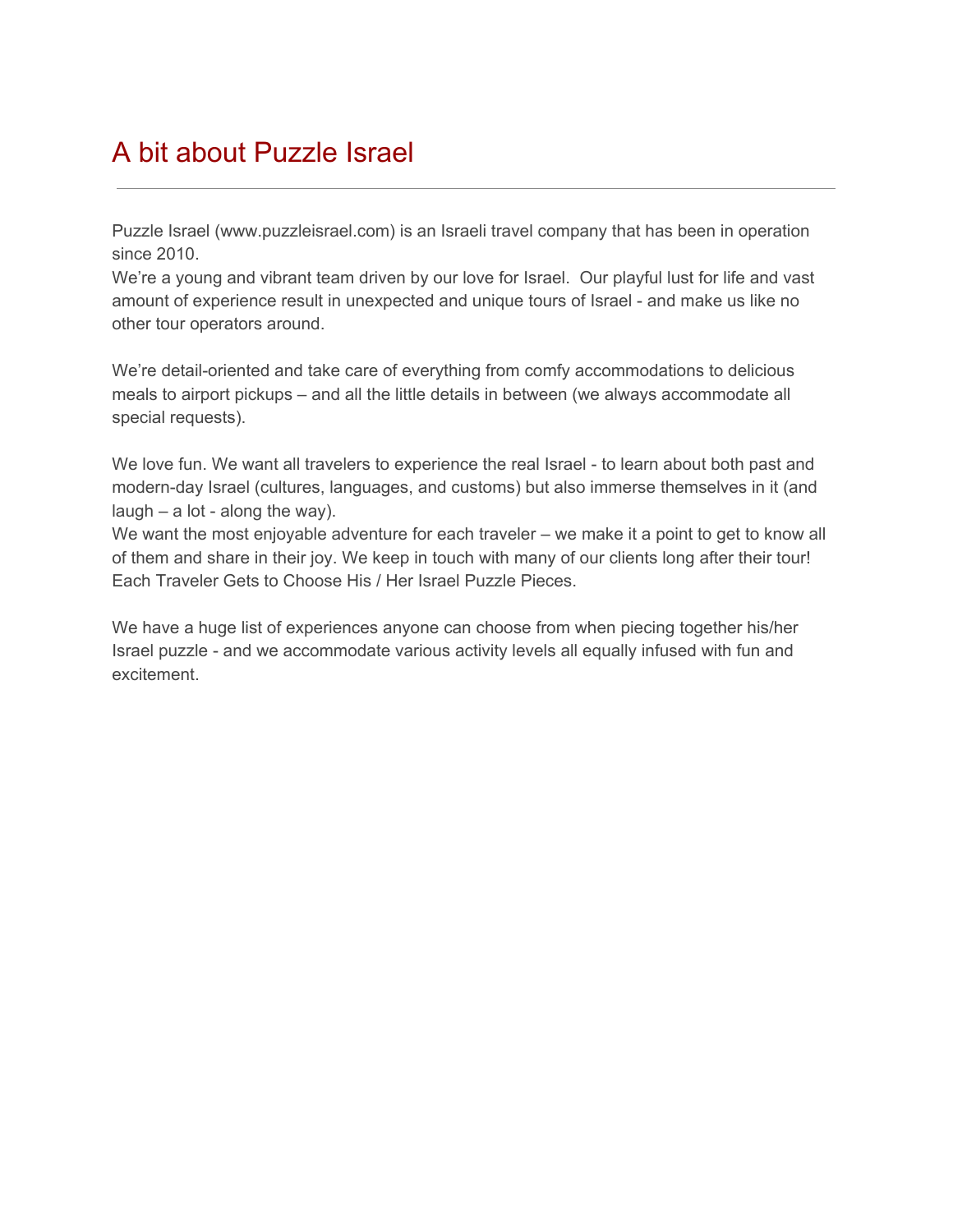## About Our Specialty Tours

At Puzzle Israel, we do it differently. Every person deserves more than the same ol' Israel guided tours. They deserve something special.

We offer to see Israel from a new perspective while interacting with the surroundings through eating, adventure, fashion, photography or educational tours. We want everyone to pick a puzzle piece they're already passionate about or learn a new skill while exploring Israel's magical landscapes

Whatever piece to the Israel puzzle they've been looking for, one thing's for sure: everyone will be immersed in Israel. They won't just hear the history and see the land. They'll feel it, as each traveler will be accompanied by a vibrant, young, passionate, and professional tour guide as well as meet others from the Puzzle Israel staff who are all in love with Israel.

And they'll get to experience Israel on a different level, interacting with the terrain in a way most people never get to.

#### About our VIP Tours

Some couples and groups prefer to travel Israel is style and Puzzle Israel knows exactly what to offer! From exciting helicopter rides all around the country, private chef meals, relax at the best resorts Israel has to offer, drink the best wine and of course eat the most exquisite meals at the top Israeli restaurants.

\_\_\_\_\_\_\_\_\_\_\_\_\_\_\_\_\_\_\_\_\_\_\_\_\_\_\_\_\_\_\_\_\_\_\_\_\_\_\_\_\_\_\_\_\_\_\_\_\_\_\_\_\_\_\_\_\_\_\_\_\_\_\_\_\_\_\_\_\_\_\_\_\_\_\_\_

## **Contact**

For any questions feel free to reach out our US based partner Deb Zaluda : +1(847) 4366849 9:00 AM- 5:00 PM Chicago time zone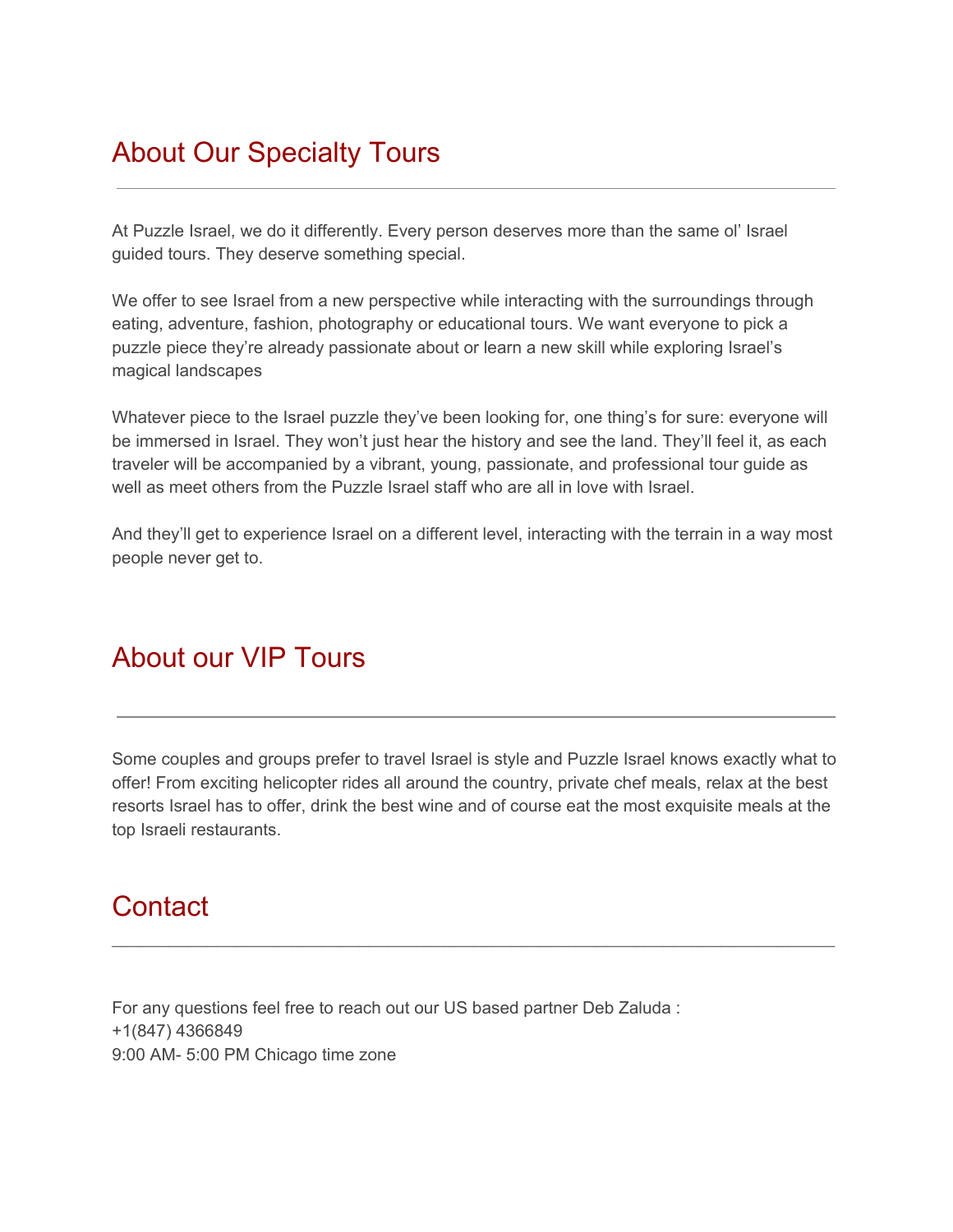## Hotels - booking method

The booking method at Atlas- enter the hotel's link (each hotel with its URL). Then, enter the dates, a query for a promo code will open, please enter Cyber2020 to get Cybertech special rates. If the currency appears in ILS , you can switch to USD.

 $\mathcal{L}_\text{max}$  and  $\mathcal{L}_\text{max}$  and  $\mathcal{L}_\text{max}$  and  $\mathcal{L}_\text{max}$  and  $\mathcal{L}_\text{max}$  and  $\mathcal{L}_\text{max}$ 



https://www.atlas.co.il/